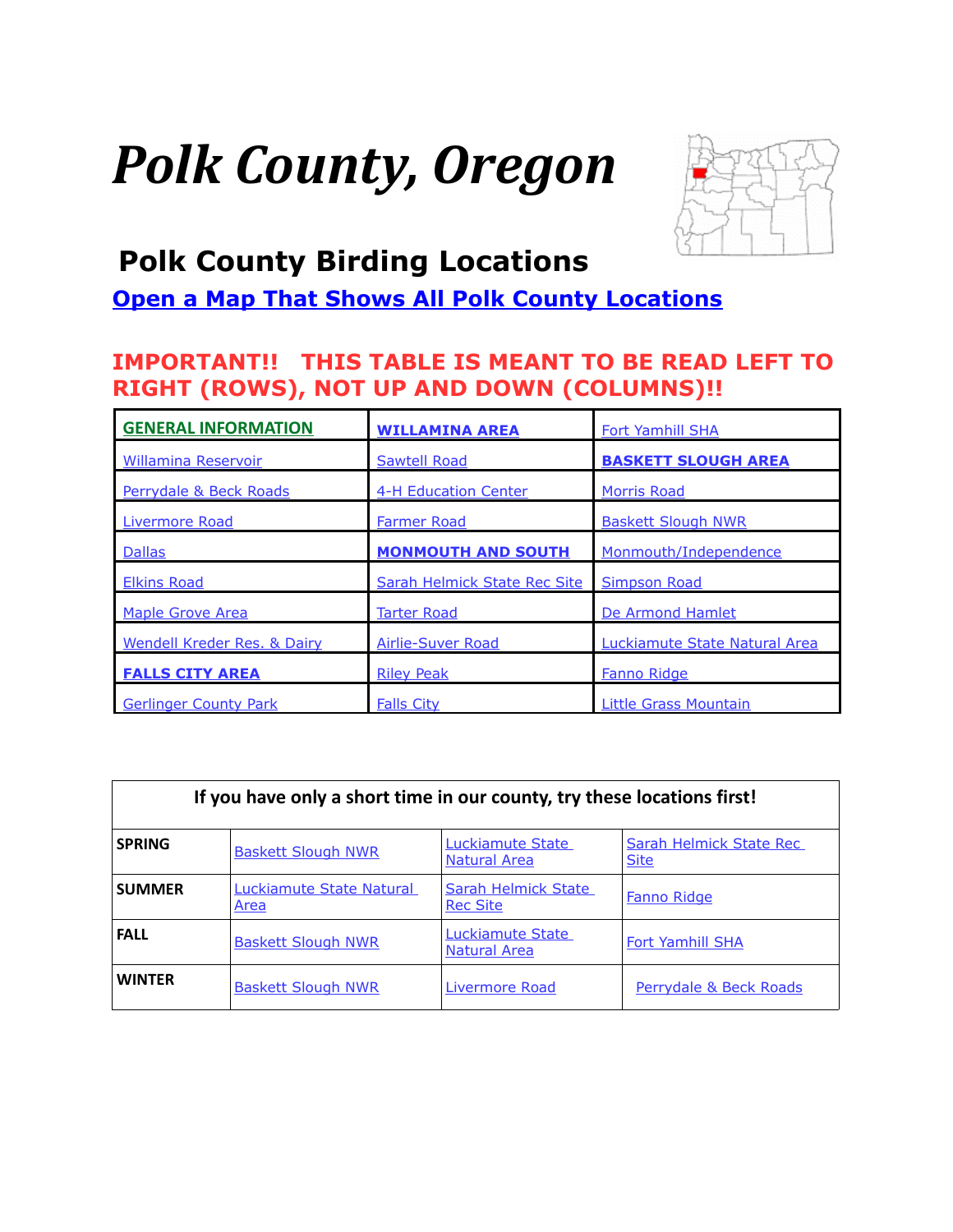<span id="page-1-3"></span>**Authors/Editors**: Chuck Gates, Bill Tice, Marcia Marvin **County Seat**: Dallas **County Size**: 744 square miles **High Elevation** : Laurel Mountain (3,589 feet) **Rarities** : Whooper Swan, Tufted Duck, Least Bittern, Little Blue Heron, Broad-winged Hawk, Gyrfalcon, Hudsonian Godwit, Sharp-tailed Sandpiper, Costa's Hummingbird, Yellow-bellied Sapsucker, Eastern Phoebe, Scissortailed Flycatcher, Sedge Wren, White Wagtail, Lark Bunting, Rose-breasted Grosbeak, Rusty Blackbird, Brambling **Top County Lister** : Bill Tice (289) Year List Record : Roy Gerig 2002 (210) **County Contact Person: Email [Bill Tice](mailto:watice@msn.com) or [Brandon Wagner](mailto:bmwboarder@gmail.com)** 

**[return to the top](#page-0-0)**

# <span id="page-1-2"></span>**WILLAMINA AREA**

## <span id="page-1-0"></span>**Fort Yamhill State Heritage Area [return to the top](#page-0-0)**

DeLorme (copyright 2001) Pg 59 D-5 DeLorme (copyright 2008) Pg 27 F-6 **geographic coordinates** 45°04'10.7"N 123°34'10.6"W [\(45.069627, -123.569603\)](https://www.google.com/maps/place/45%C2%B004)

[View A Google Map](http://maps.google.com/maps/ms?hl=en&ie=UTF8&msa=0&msid=108036481085398338899.00046dd268d8cf9c99a3e&ll=45.065519,-123.588295&spn=0.208297,0.527&z=12)

**Location, Habitat, and Birds:** Go to the **Oregon Birding Trails** Website. Click on Willamette Valley Birding Trails. Choose the Yamhill Loop and see site # Y-3.

## <span id="page-1-1"></span>**Willamina Reservoir [return to the top](#page-0-0)**

DeLorme (copyright 2001) Pg 59 D-5 DeLorme (copyright 2008) Pg 27 F-7 **geographic coordinates** 45°04'29.5"N 123°28'54.9"W [\(45.074862, -123.481904\)](https://www.google.com/maps/place/45%C2%B004)

[View A Google Map](http://maps.google.com/maps/ms?hl=en&ie=UTF8&msa=0&msid=108036481085398338899.000475a1d3b6509b4f56f&ll=45.055576,-123.559113&spn=0.208333,0.527&z=12)

**Location:** From McMinnville, go SW on Hwy 18 for 17.7 miles to the junction of Hwy 18 and Hwy 22. Take Hwy 22 NE for 1.5 miles to Willamina. Willamina lies on the border between Polk and Yamhill Counties so county listers should take note of the county boundary. The Willamina Ponds are the southernmost ponds in this complex. The others are in Yamhill County and information about them can be found on the Yamhill page. Just as you arrive in Willamina, look for SE Adams Street. Turn right on Adams and find the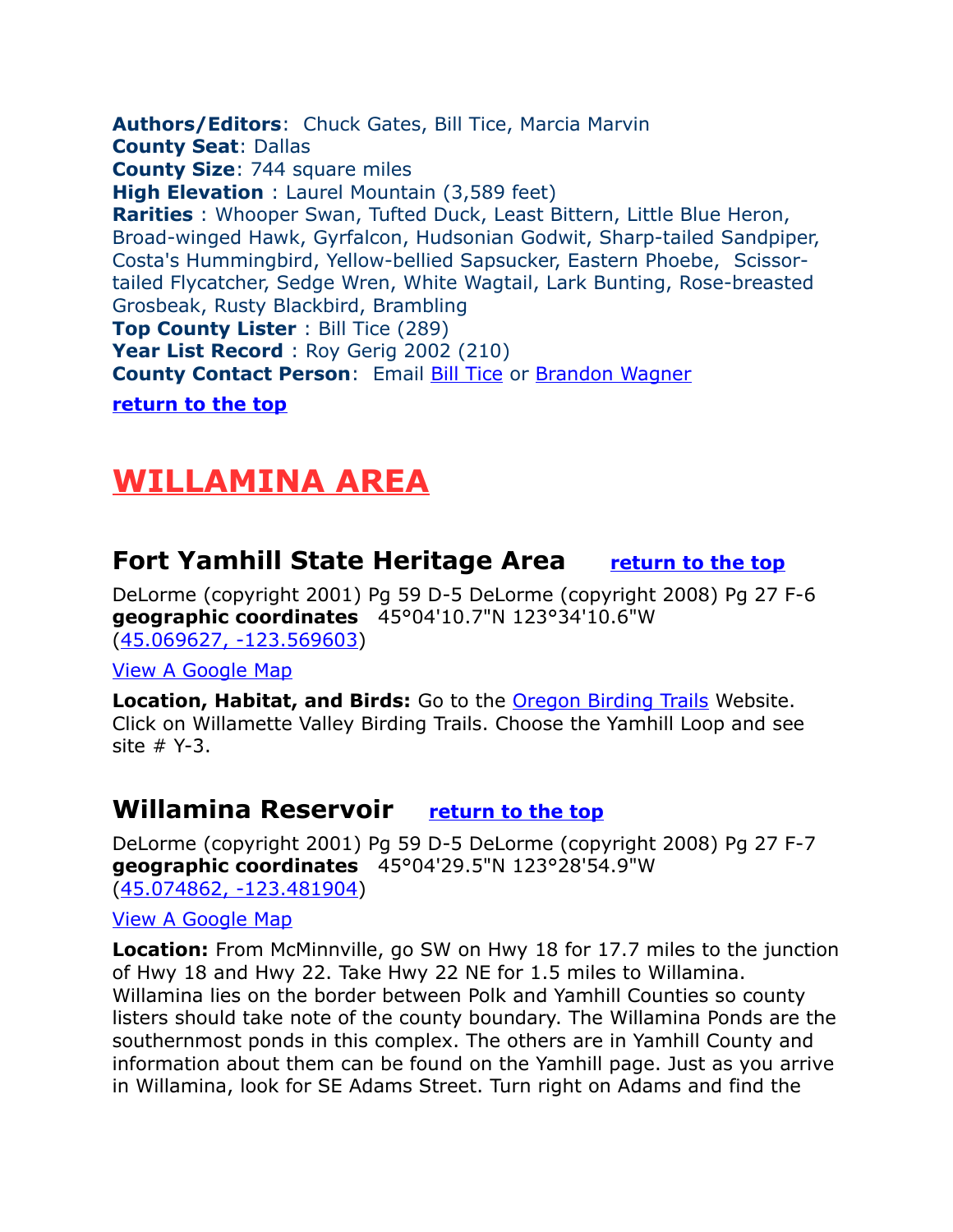baseball field. Park here and walk to the railroad tracks. Being careful to watch for train traffic. Scan the ponds for water birds.

**Habitat and Birds:** Birds that have been seen here in the past include Greater White-fronted Goose, Cackling Goose, Tundra Swan, Wood Duck, Eurasian Wigeon, Cinnamon Teal, Green-Winged Teal, Greater Scaup, Surf Scoter, White-winged Scoter, Common Goldeneye, Barrow's Goldeneye, Hooded Merganser, Ruddy Duck, Pacific Loon, Pied-billed Grebe, Horned Grebe, Red-necked Grebe, Great Egret, Black-crowned Night-Heron, Green Heron, Osprey, White-tailed Kite, Merlin, Greater Yellowlegs, Lesser Yellowlegs, Long-billed Dowitcher, Bonaparte's Gull, Glaucous-winged Gull, Black Swift, Vaux's Swift, Belted Kingfisher, Purple Martin, Violet-green Swallow, and Northern Rough-winged Swallow

## <span id="page-2-1"></span>**Sawtell Road [return to the top](#page-0-0)**

DeLorme (copyright 2001) Pg 59 D-5 DeLorme (copyright 2008) Pg 27 F-7 **geographic coordinates** 45°03'15.2"N 123°29'24.7"W [\(45.054221, -123.490205\)](https://www.google.com/maps/place/45%C2%B003)

[View A Google Map](http://maps.google.com/maps/ms?hl=en&ie=UTF8&msa=0&msid=108036481085398338899.000475a1d3b6509b4f56f&ll=45.055576,-123.559113&spn=0.208333,0.527&z=12)

**Location:** From McMinnville, go SW on Hwy 18 for 17.7 miles to the junction of Hwy 18 and Hwy 22. Turn south on Hwy 22 and immediately look for Sawtell Road off to the right. This short road shortly returns to Hwy 22.

**Habitat and Birds:** Birds that are possible here include Canada Goose, California Quail, Band-tailed Pigeon, Rufous Hummingbird, Western Wood-Pewee, Pacific-slope Flycatcher, Hutton's Vireo, Steller's Jay, Violet-green Swallow, Red-breasted Nuthatch, Brown Creeper, Bewick's Wren, House Wren, Golden-crowned Kinglet, Ruby-crowned Kinglet, Swainson's Thrush, Cedar Waxwing, Orange-crowned Warbler, Black-throated Gray Warbler, Townsend's Warbler, Common Yellowthroat, Wilson's Warbler, Chipping Sparrow, Black-headed Grosbeak, Bullock's Oriole, and Evening Grosbeak.

# **BASKETT SLOUGH AREA**

## <span id="page-2-0"></span>**Perrydale and Beck Roads [return to the top](#page-0-0)**

DeLorme (copyright 2001) Pg 53 A-6 DeLorme (copyright 2008) Pg 27 F-9 **geographic coordinates** 45°01'41.3"N 123°16'01.6"W [\(45.028138, -123.267106\)](https://www.google.com/maps/place/45%C2%B001)

[View A Google Map](http://maps.google.com/maps/ms?hl=en&ie=UTF8&msa=0&ll=45.008506,-123.237762&spn=0.417008,1.054001&z=11&msid=108036481085398338899.00047e09c2f87a7a27224)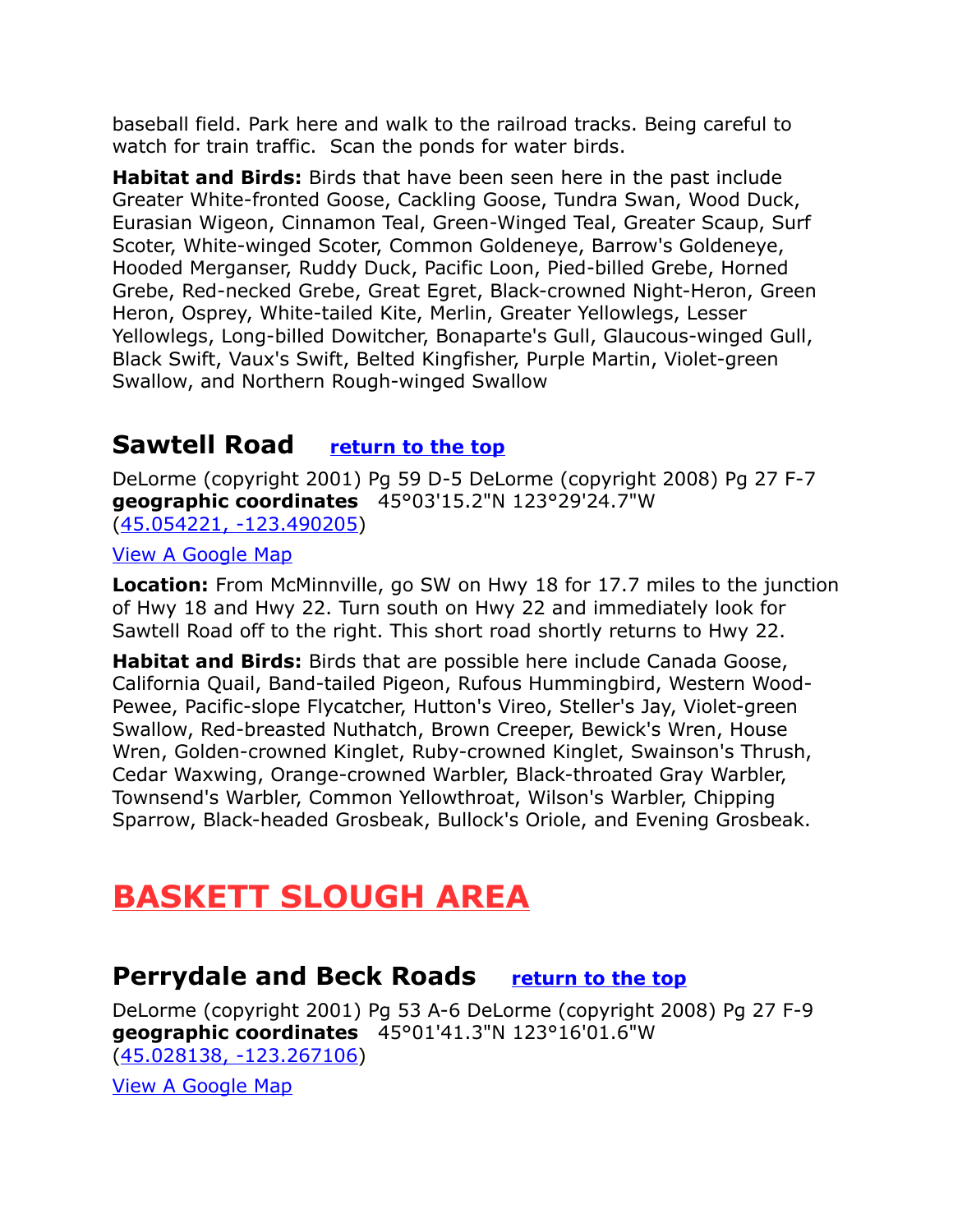**Location:** Perrydale is located north of Dallas. From Hwy 22, go west of the Rickreall Junction about 4 miles and turn right on Perrydale Road. Go 4.6 miles and take a left on Beck Road. This will lead you back to Hwy 22. Beck Road can be a side trip here and you can return to Perrydale Road and take it another five miles or so.

**Habitat and Birds:** Beck Road travels through plenty of farmland with scattered woodlots and creeks. Birds found here include Downy Woodpecker, Mourning Dove, Western Wood Pewee, Horned Lark, Bewick's Wren, Common Yellowthroat, and American Goldfinch. A Gyrfalcon took up residence in this area in the winter of 01-02 and one of only a handful of Oregon Rusty Blackbirds was found here in 1977.

## <span id="page-3-1"></span>**Oregon 4-H Conference and Education Center [return to the top](#page-0-0)**

DeLorme (copyright 2001) Pg 59 D-8 DeLorme (copyright 2008) Pg 27 F-10 **geographic coordinates** 45°00'19.1"N 123°08'27.0"W [\(45.005300, -123.140830\)](https://www.google.com/maps/place/45%C2%B000)

#### [View A Google Map](http://maps.google.com/maps/ms?hl=en&ie=UTF8&msa=0&ll=45.008506,-123.237762&spn=0.417008,1.054001&z=11&msid=108036481085398338899.00047e09c2f87a7a27224)

**Location:** From the town of Dayton, take Hwy 221 south for about 15 miles to Zena Road. Turn left (west) on Zena and travel 2.3 miles. The road will bend 90 degrees to the south. Follow this bend and travel south. At the next bend, look for 4-H Road going straight south. Take this road to the complex.

**Habitat and Birds:** Birds you might see here include Turkey Vulture, Cooper's Hawk, Sharp-shinned Hawk, Great Horned Owl, Band-tailed Pigeon, Black Swift, Vaux's Swift, Red-breasted Sapsucker, Willow Flycatcher, Warbling Vireo, Steller's Jay, Purple Martin, Violet-green Swallow, Northern Rough-winged Swallow, Chestnut-backed Chickadee, Bushtit, White-breasted Nuthatch, Brown Creeper, Black-throated Gray Warbler, Common Yellowthroat, Wilson's Warbler, Western Tanager, Chipping Sparrow, Fox Sparrow, Lincoln's Sparrow, Golden-crowned Sparrow, Black-headed Grosbeak, Purple Finch, Red Crossbill, Lesser Goldfinch, and Evening Grosbeak.

## <span id="page-3-0"></span>**Morris Road [return to the top](#page-0-0)**

DeLorme (copyright 2001) Pg 53 A-6 DeLorme (copyright 2008) Pg 33 A-9 **geographic coordinates** 44°59'01.5"N 123°16'10.8"W [\(44.983762, -123.269680\)](https://www.google.com/maps/place/44%C2%B059)

[View A Google Map](http://maps.google.com/maps/ms?hl=en&ie=UTF8&msa=0&ll=45.008506,-123.237762&spn=0.417008,1.054001&z=11&msid=108036481085398338899.00047e09c2f87a7a27224)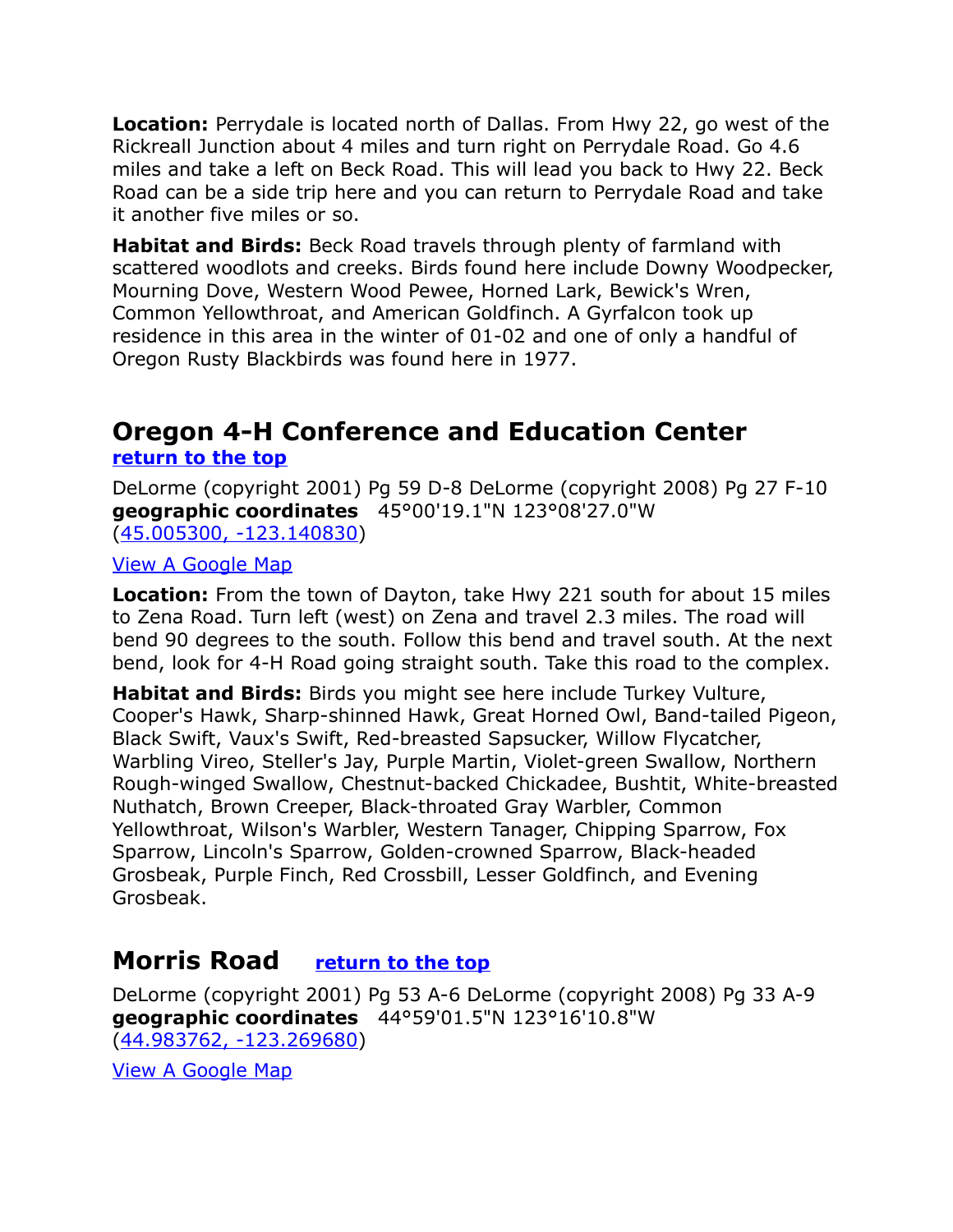**Location:** Morris Road is located in north-central Polk County just north of Baskett Slough NWR. Take 99W north out of Rickreall for three miles to Smithfield Road. Take Smithfield west for 2.7 miles to Morris Road.

**Habitat and Birds:** Open farmlands are the draw here. Some of this farmland is left fallow and can be too marshy to cultivate. This provides some wild areas for birds. A bird list from this location might include Acorn Woodpecker, Western Wood-Pewee, assorted swallows, Bewick's Wren, Common Yellowthroat, Savannah Sparrow, and Yellow-headed Blackbird.

## <span id="page-4-0"></span>**Livermore Road [return to the top](#page-0-0)**

DeLorme (copyright 2001) Pg 53 A-6 DeLorme (copyright 2008) Pg 33 A-9 **geographic coordinates** 44°59'01.2"N 123°15'51.2"W [\(44.983679, -123.264231\)](https://www.google.com/maps/place/44%C2%B059)

[View A Google Map](http://maps.google.com/maps/ms?hl=en&ie=UTF8&msa=0&ll=45.008506,-123.237762&spn=0.417008,1.054001&z=11&msid=108036481085398338899.00047e09c2f87a7a27224)

[eBird Hotspot Checklist for Livermore Road](http://ebird.org/ebird/hotspot/L1048528)

**Location:** Livermore Road is just north of Basket Slough NWR. Take 99W north out of Rickreall for three miles to Smithfield Road. Take Smithfield west for 2.4 miles to Livermore Road. Livermore runs about four miles to the north and hooks up with Bethel Road. You can take Bethel east to Hwy 99W. This is open farmland mostly. Start by checking out the trees and shrubs around the abandoned house at the corner of Smithfield and Livermore. There are several good blackberry patches and fence rows. Sparrow watching can be pretty productive in winter here.

Habitat and Birds: Go to the **Oregon Birding Trails** Website. Click on Willamette Valley Birding Trails. Choose the Yamhill Loop and see site # Y-2. This area has some of the same birds as Baskett Slough although there is far less water here. Beyond the abundant waterfowl in the farm fields and sparrows in the hedgerows, this area can produce some unusual species. Some of these include Trumpeter Swan, Ring-necked Pheasant, Accipiters, Red-shouldered Hawk, Merlin, peeps, Burrowing Owl, and Lazuli Bunting.

## <span id="page-4-1"></span>**Farmer Road [return to the top](#page-0-0)**

DeLorme (copyright 2001) Pg 53 A-6 DeLorme (copyright 2008) Pg 33 A-9 **geographic coordinates** 44°58'08.1"N 123°13'28.4"W [\(44.968904, -123.224561\)](https://www.google.com/maps/place/44%C2%B058)

[View A Google Map](http://maps.google.com/maps/ms?hl=en&ie=UTF8&msa=0&ll=45.008506,-123.237762&spn=0.417008,1.054001&z=11&msid=108036481085398338899.00047e09c2f87a7a27224)

[eBird Hotspot Checklist for Farmer Road](http://ebird.org/ebird/hotspot/L2337353) (more eBird data needed for this site)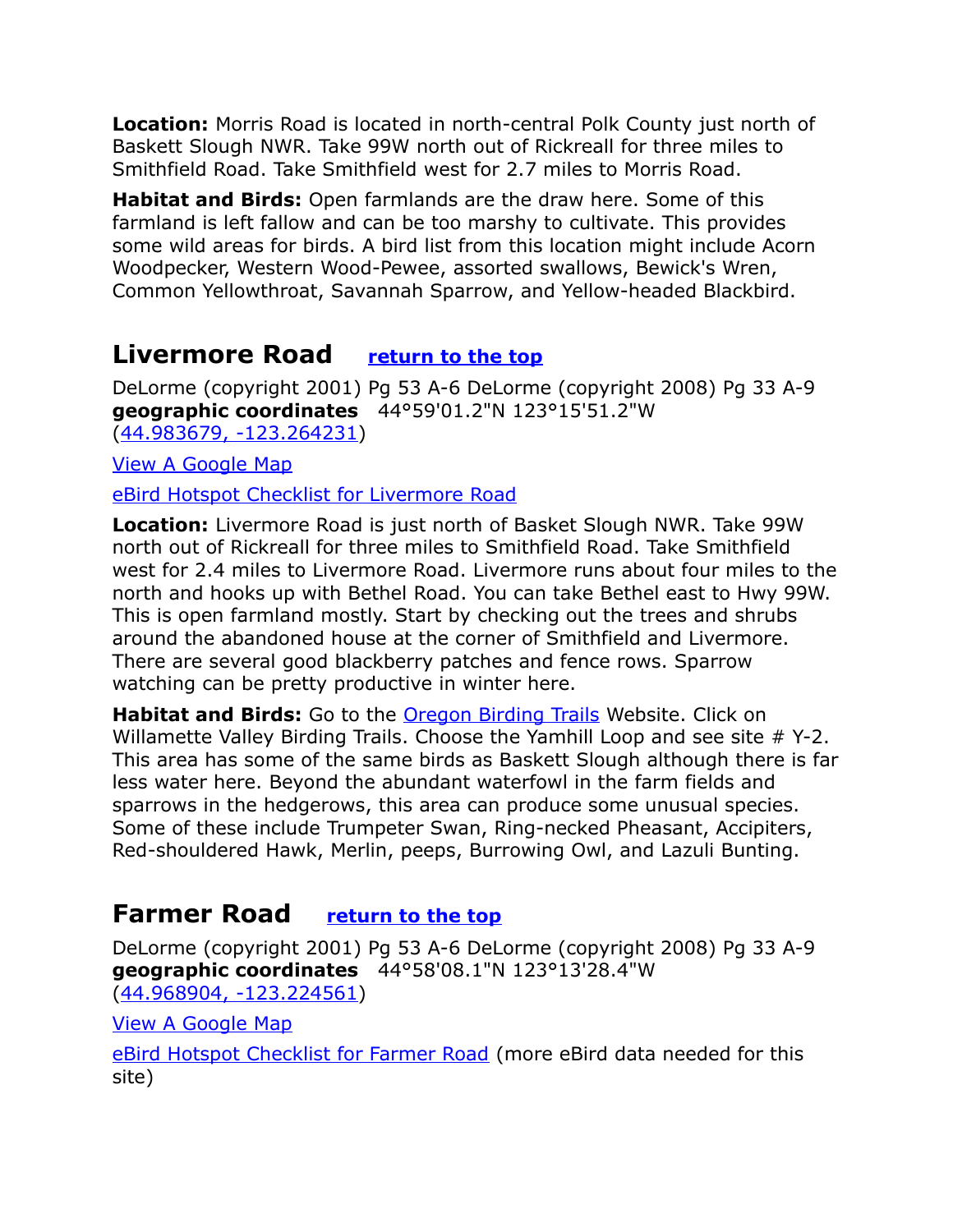**Location:** Farmer Road is north of Rickreall off of Hwy 99W. From Rickreall, travel 2.5 miles north and turn right on Farmer Road.

**Habitat and Birds:** Check the marshy spots along this road. Lots of good marsh and shorebirds are spotted here. Things to look for include lots of waterfowl, Ring-necked Pheasant, Pied-billed Grebe, American Bittern, Virginia Rail, Sora, both yellowlegs, Short-eared Owl, Marsh Wren, Common Yellowthroat, Golden-crowned Sparrow, and Yellow-headed Blackbird. Rarities here have included White-tailed Kite, Black-necked Stilt, Solitary Sandpiper, Wilson's Phalarope, Black Tern, Northern Shrike, and American Pipit.

## <span id="page-5-0"></span>**Baskett Slough National Wildlife Refuge [return to](#page-0-0)  [the top](#page-0-0)**

DeLorme (copyright 2001) Pg 53 A-6 DeLorme (copyright 2008) Pg 33 A-9 **geographic coordinates** 44°57'08.4"N 123°16'09.7"W [\(44.952325, -123.269356\)](https://www.google.com/maps/place/44%C2%B057)

West Coville Entrance - [44.960489, -123.284628](https://www.google.com/maps/place/44%C2%B057)

East Coville Entrance - [44.961994, -123.228760](https://www.google.com/maps/place/44%C2%B057)

[View A Google Map](http://maps.google.com/maps/ms?hl=en&ie=UTF8&msa=0&ll=45.008506,-123.237762&spn=0.417008,1.054001&z=11&msid=108036481085398338899.00047e09c2f87a7a27224)

[eBird Hotspot Checklist for Basket Slough NWR](http://ebird.org/ebird/hotspot/L159573)

[Fish & Wildlife Basket Slough Website](http://www.fws.gov/WillametteValley/baskett/)

**Location:** Basket Slough NWR is a 2500 acre refuge originally established to provide winter habitat for Canada Geese (several sub-species including many Dusky). From I-5 in Salem, take exit 253 and follow Hwy 22 through Salem (follow the signs to the coast). Once you cross the Willamette River, travel 12 miles and look for the Kiosk and viewing platform on the right side of the road. This area offers a great view of the east edge of the refuge. Often, you can see over 10,000 birds from this viewpoint. From this location, continue on Hwy 22 for another mile and turn right on Smithfield Road. Immediately turn right again onto Coville Road. Bird this entire stretch. It will wind through the refuge and end up on Hwy 99W. At Hwy 99W take a left (north) and travel just over a mile to Smithfield Road. Turn left and bird along this road. You can choose to stay on this road and loop back to Hwy 22 or you can turn off onto Livermore or Morris Roads.

**Habitat and Birds:** Go to the [Oregon Birding Trails](http://www.oregonbirdingtrails.org/) Website. Click on Willamette Valley Birding Trails. Choose the Yamhill Loop and see site # Y-1. The bird variety here is diverse and always entertaining. In addition to the birds mentioned in the previous link, Baskett Slough has produced some good rarities. Snow Goose, Ross's Goose, Eurasian Wigeon, Eurasian Teal, Redhead, White-tailed Kite, Red-shouldered Hawk, Gyrfalcon, Peregrine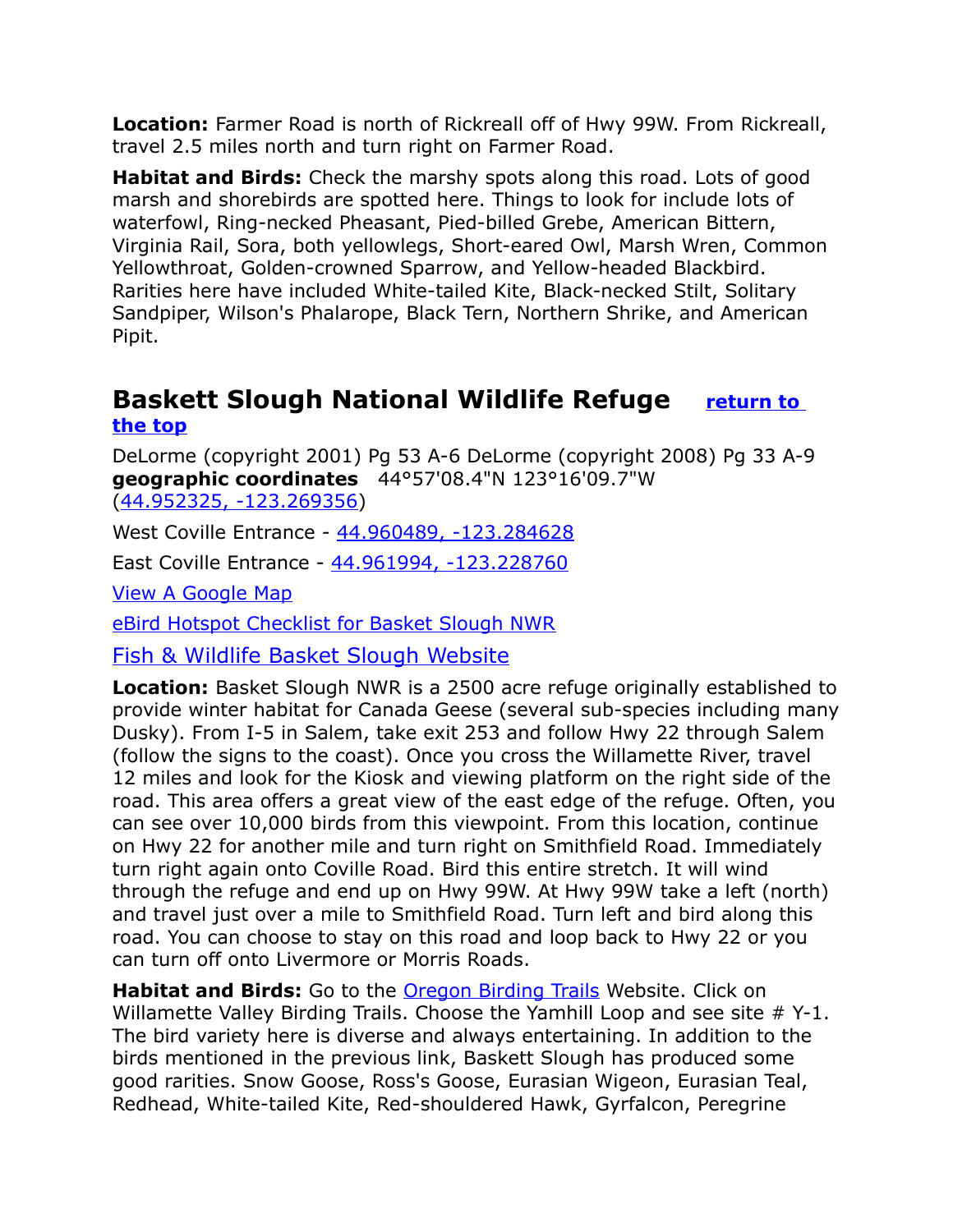Falcon, Pacific Golden-Plover, Black-necked Stilt, Whimbrel, Baird's Sandpiper, Pectoral Sandpiper, Stilt Sandpiper, Thayer's Gull, Black Tern, Burrowing Owl, Short-eared Owl, Long-eared Owl, Lewis's Woodpecker, Black Phoebe, Northern Shrike, Chestnut-backed Chickadee, Grasshopper Sparrow, Harris's Sparrow, Snow Bunting, Indigo Bunting, Lark Bunting, and Yellowheaded Blackbird have all been seen here. If you add this rare bird list to a long list of regulars, you can see why it's a favorite location in Polk County.

## <span id="page-6-2"></span>**Dallas [return to the top](#page-0-0)**

DeLorme (copyright 2001) Pg 53 A-6 DeLorme (copyright 2008) Pg 33 A-8 **geographic coordinates** 44°55'17.6"N 123°18'59.9"W [\(44.921563, -123.316640\)](https://www.google.com/maps/place/44%C2%B055)

[View A Google Map](http://maps.google.com/maps/ms?hl=en&ie=UTF8&msa=0&ll=45.008506,-123.237762&spn=0.417008,1.054001&z=11&msid=108036481085398338899.00047e09c2f87a7a27224)

[eBird Hotspot Checklist for Dallas City Park](http://ebird.org/ebird/hotspot/L1133654) (more eBird data needed for this site)

**Location:** From the Willamette River in Salem, take Hwy 22 west for 9 miles to the Jct of Hwy 22 and 99W. Just past that junction, take a left on Ellendale Avenue. Take this road a short distance into Dallas.

**Habitat and Birds:** Scissor-tailed Flycatcher was here in August 2000. A Brambling was found in December 1985 and another was in Monmouth in spring the of 2006. A very excellent place to bird in Polk County is the Dallas City Park and the **Arboretum**. This park is good for warblers in the spring as well as other birds. The arboretum is great for nesting birds such as Bushtits, Brown Creepers,and hummingbirds (easy to see find nests) as well as Green Herons along the creek and Western Bluebirds at the open field along the creek. Once Barred Owls lived here in the park for at least three years. You are missing out if you skip the arboretum. A good side trip here is to take Ellendale all the way through town and westward into some good lowland forested areas. (Thanks to Carol Karlen for info about Dallas City Park.)

# <span id="page-6-1"></span>**MONMOUTH AND SOUTH**

## <span id="page-6-0"></span>**Monmouth and Independence [return to the top](#page-0-0)**

DeLorme (copyright 2001) Pg 53 B-7 DeLorme (copyright 2008) Pg 33 B-9&10 **geographic coordinates** Monmouth [\(44.848515, -123.229273\)](https://www.google.com/maps/place/44%C2%B050) Independence [\(44.852094, -123.184528\)](https://www.google.com/maps/place/44%C2%B051)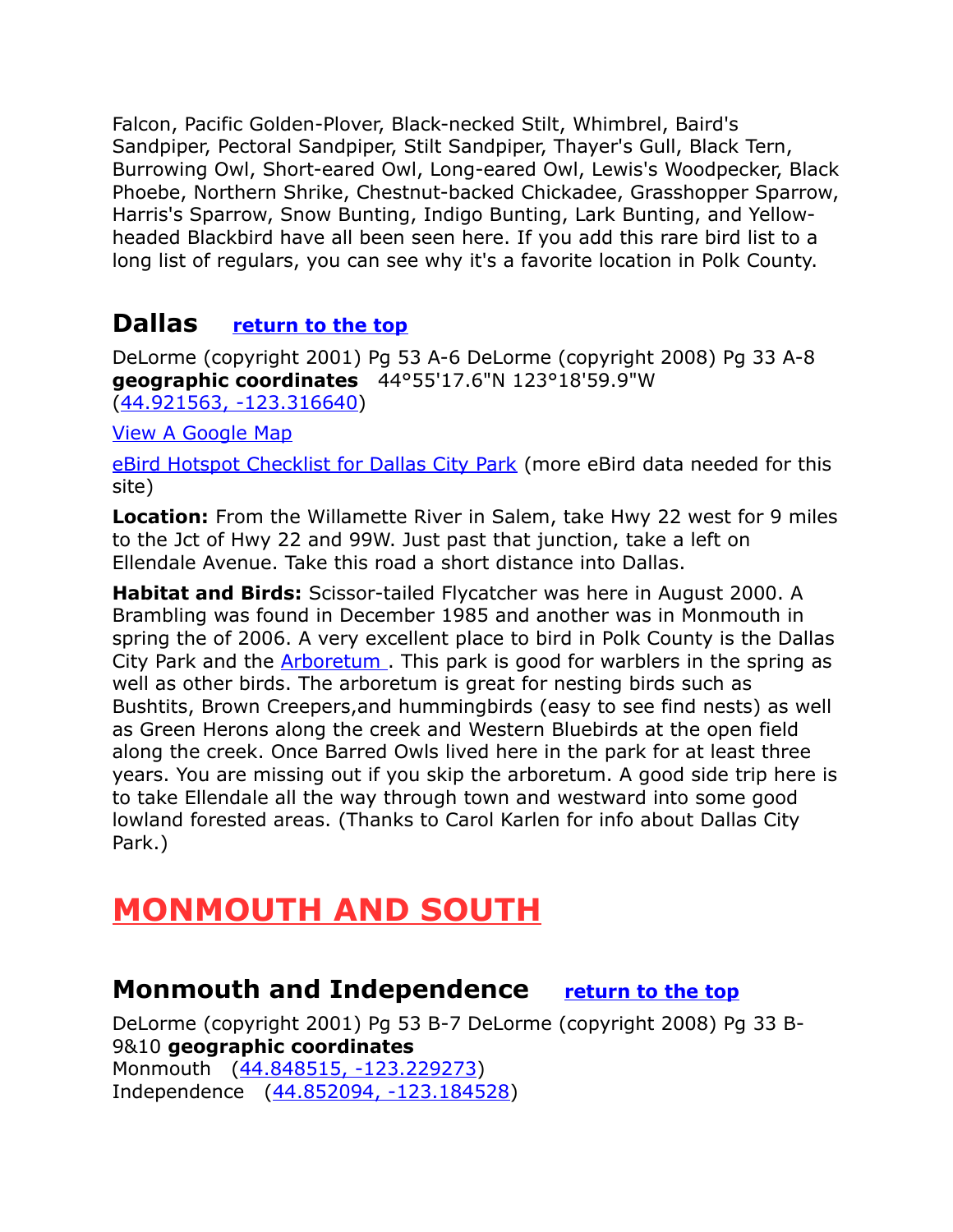#### [View A Google Map](http://maps.google.com/maps/ms?hl=en&ie=UTF8&msa=0&msid=108036481085398338899.000475a20fb10cc645a1c&ll=44.790607,-123.261795&spn=0.387893,1.056747&z=11)

[eBird Hotspot Checklist for Monmouth Sewage Ponds](http://ebird.org/ebird/hotspot/L822473)

**Location:** Monmouth is located west of Salem on Hwy 99W. Take Hwy 22 west to Rickreall. Turn south on 99W for 5 miles to Monmouth. Like many communities, birding the town involves driving the neighborhoods, looking for feeders, and visiting local natural areas. Monmouth has a college campus (WOU) but there are limited opportunities for birding there. Use the following directions to access the local sewage ponds: From the main intersection of Main St and Hwy 99, go east on main St. for 0.5 miles, and at the 2nd S curve go straight into the entrance to the Public Works Dept. You will need to go in the office and sign in. **Currently, the Independence Sewage Ponds are closed to public access** but a good alternative is Riverview Park in Independence. From Monmouth, take Monmouth St. (Hwy 51) east to its junction with Main Street. Turn left (north) and go one block. The park is on your left along the river.

**Habitat and Birds:** These are some of the birds that have been seen in the Monmouth-Independence area: 12 species of duck, Green Heron, 6 species of diurnal raptors, Spotted Sandpiper, Mew Gull, Downy Woodpecker, and Lesser Goldfinch.. Rarities at these locations have included Eastern Phoebe , Clay-colored Sparrow, and Brambling.

## <span id="page-7-2"></span>**Elkins Road [return to the top](#page-0-0)**

DeLorme (copyright 2001) **Pg 5**3 B-6 DeLorme (copyright 2008) Pg 33 C-9 **geographic coordinates** 44°48'16.5"N 123°14'09.2"W [\(44.804574, -123.235896\)](https://www.google.com/maps/place/44%C2%B048)

[View A Google Map](http://maps.google.com/maps/ms?hl=en&ie=UTF8&msa=0&msid=108036481085398338899.000475a20fb10cc645a1c&ll=44.790607,-123.261795&spn=0.387893,1.056747&z=11) 

**Location:** This area is located just a couple of miles south of Monmouth off of Hwy 99W. Take Elkins Road west for about 5 miles as it snakes through farmland and a small creek.

**Habitat and Birds:** The riparian areas and side trips on Zumwalt and Smith Roads can make for enjoyable birding. Birds at this location represent typical Polk farmland: raptors, winter waterfowl, sparrows and finches can be expected. Watch for woodpeckers and migrants in the riparian areas. Zumwalt has some good wood lots that can be good for passerines.

## <span id="page-7-1"></span><span id="page-7-0"></span>**Sarah Helmick State Recreation Site [return to the top](#page-0-0)**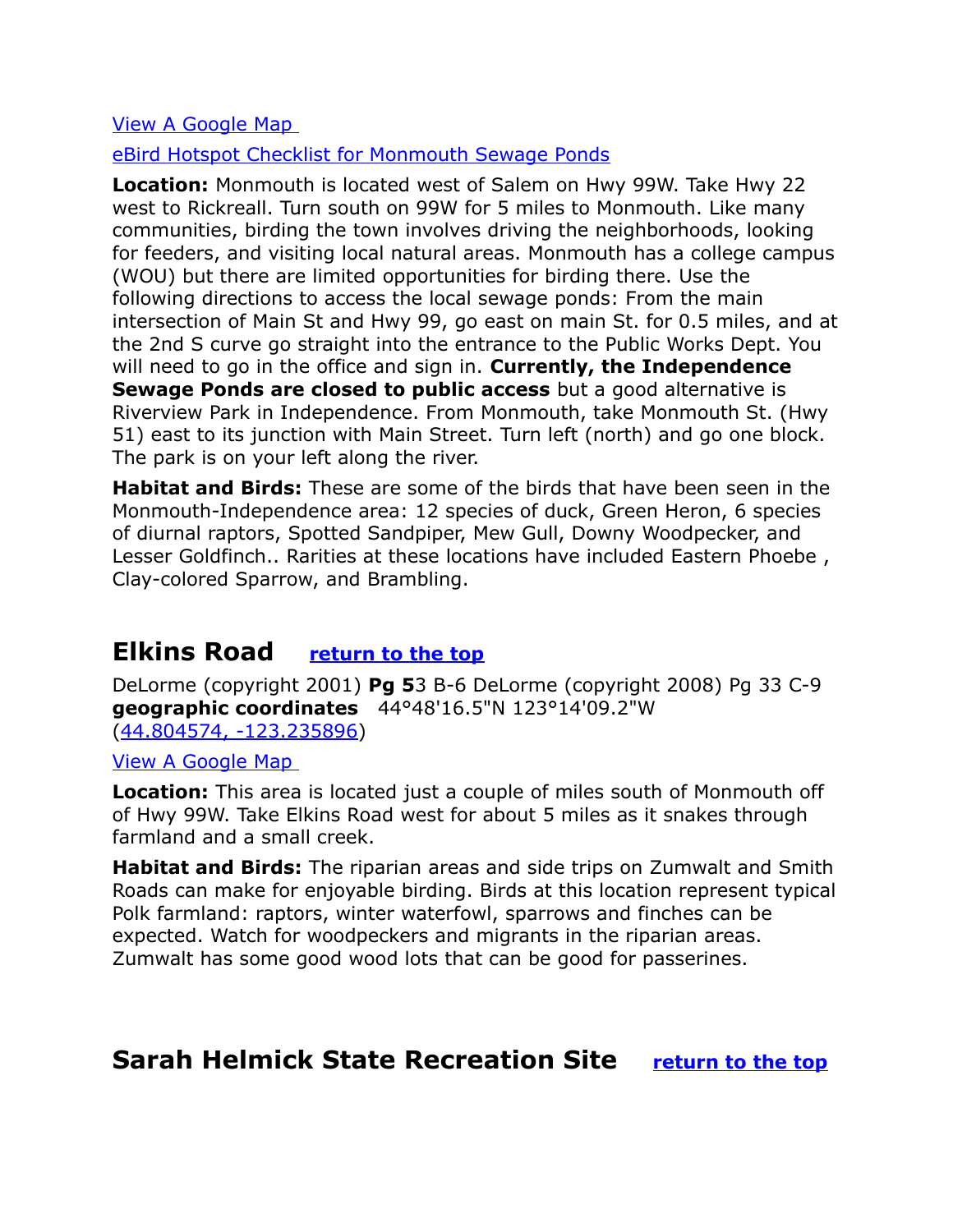DeLorme (copyright 2001) Pg 53 B-6 DeLorme (copyright 2008) Pg 33 C-9 **geographic coordinates** 44°46'52.7"N 123°14'08.8"W [\(44.781303, -123.235777\)](https://www.google.com/maps/place/44%C2%B046)

[View A Google Map](http://maps.google.com/maps/ms?hl=en&ie=UTF8&msa=0&msid=108036481085398338899.000475a20fb10cc645a1c&ll=44.790607,-123.261795&spn=0.387893,1.056747&z=11) 

[eBird Hotspot Checklist for Sarah Helmick RS](http://ebird.org/ebird/hotspot/L870187)

**Location:** Drive 5 miles south of Monmouth on Hwy 99W. Turn right (west) on Old Fort Road. Travel 0.2 miles to Helmick Road. Turn left (south) on Helmick Road and the park is 0.2 miles away. Don't neglect to stop at the bridge over the Little Luckiamute River and scan up and downstream for Band-tailed Pigeon and Belted Kingfisher.

**Habitat and Birds:** This park boast large trees that offer great nesting habitat for Chestnut-backed Chickadees, Black-capped Chickadee, Bewick's Wren, Swainson's Thrush, Western Wood-Pewee, Hutton's Vireo, Swainson's Thrush and Band-tailed Pigeon (just to name a few). Migrants to watch for include warblers, vireos, tanager and many more. In winter, Varied Thrush, Great Horned Owl, Red Crossbill, Red-breasted Nuthatch and Brown Creeper are all possible.

## **Simpson Road [return to the top](#page-0-0)**

DeLorme (copyright 2001) Pg 53 B-6 DeLorme (copyright 2008) Pg 33 C-9 **geographic coordinates** 44°46'15.9"N 123°14'07.8"W [\(44.771077, -123.235504\)](https://www.google.com/maps/place/44%C2%B046)

#### [View A Google Map](http://maps.google.com/maps/ms?hl=en&ie=UTF8&msa=0&msid=108036481085398338899.000475a20fb10cc645a1c&ll=44.790607,-123.261795&spn=0.387893,1.056747&z=11)

**Location:** Travel 4 miles south of Monmouth on Hwy 99W to Old Fort Road. Turn right (west) and go a short distance to Helmick Road. Turn left (south) on Helmick Road (you can make a nice detour to Helmick State Park here if you like) and travel one mile to Simpson Road. Simpson winds through South-Central Polk County for six miles.

**Habitat and Birds:** In some ways, Simpson Road is the typical Polk County Country Road. Farm fields border much of this road but several good forested areas can be found scattered around rolling hills. Mixed deciduous and conif Birds that have been seen along this road include Trumpeter Swan, several species of duck, California Quail, White-tailed Kite, American Kestrel, Killdeer, Say's Phoebe, Western Bluebird, Fox Sparrow, and Golden-crowned Sparrow.

### <span id="page-8-0"></span>**Maple Grove Area [return to the top](#page-0-0)**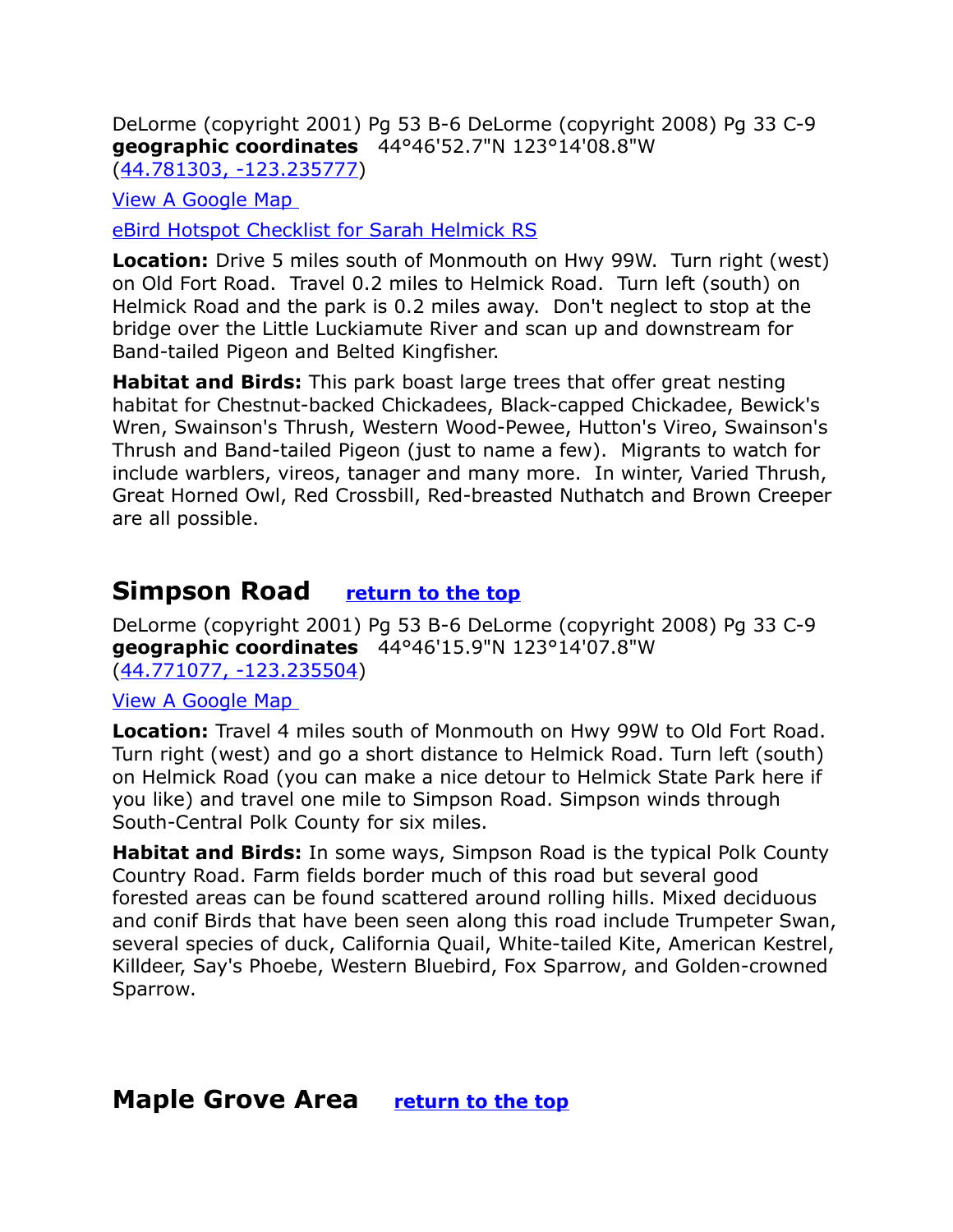DeLorme (copyright 2001) Pg 53 B-6 DeLorme (copyright 2008) Pg 33 C-8 **geographic coordinates** 44°46'39.3"N 123°20'43.3"W [\(44.777595, -123.345355\)](https://www.google.com/maps/place/44%C2%B046)

#### [View A Google Map](http://maps.google.com/maps/ms?hl=en&ie=UTF8&msa=0&msid=108036481085398338899.000475a20fb10cc645a1c&ll=44.790607,-123.261795&spn=0.387893,1.056747&z=11)

**Location:** From Monmouth, take Hwy 194 west for 9 miles to the junction of Hwy 194 and Hwy 223. Take 223 south (left) for 7 miles and look for Maple Grove Road on your left.

**Habitat and Birds:** Maple Grove is located in south-central Polk County north of Airlie about 2 miles at the junction of Airlie and Maple Grove roads. There is a good stand of oaks and mixed hardwoods at the western end of this road and there are several grassy spots that might harbor a sparrow or two. The surrounding farmlands and riparian areas are what bring birders to this area. The Luckiamute River roughly parallels Maple Grove Road and can attract visitors. The farm fields attract an interesting mix of winter raptors. Birds found in this region include Northern Harrier, Cooper's Hawk, Redtailed Hawk, Rough-legged Hawk, Steller's Jay, Violet-green Swallow, both kinglets, American Pipit, Cedar Waxwing, and Western Meadowlark.

## <span id="page-9-1"></span>**Tarter Road [return to the top](#page-0-0)**

DeLorme (copyright 2001) Pg 53 B-6 DeLorme (copyright 2008) Pg 33 C-8 **geographic coordinates** 44°45'46.4"N 123°20'13.5"W [\(44.762877, -123.337090\)](https://www.google.com/maps/place/44%C2%B045)

#### [View A Google Map](http://maps.google.com/maps/ms?hl=en&ie=UTF8&msa=0&msid=108036481085398338899.000475a20fb10cc645a1c&ll=44.790607,-123.261795&spn=0.387893,1.056747&z=11)

**Location:** Follow the directions to Maple Grove Road above. Go 3.6 miles east on Maple Grove Road. Turn right (south) on Airlie Road and travel 1.1 miles to Tarter Road. Turn right onto Tarter and travel the 2.7 miles to a dead-end.

**Habitat and Birds:** This is a short detour with the main species to look for being White-tailed Kite.

## <span id="page-9-0"></span>**De Armond Hamlet & Pond [return to the top](#page-0-0)**

DeLorme (copyright 2001) Pg 53 C-6 DeLorme (copyright 2008) Pg 33 D-9 **geographic coordinates** 44°43'46.6"N 123°16'04.7"W [\(44.729623, -123.267976\)](https://www.google.com/maps/place/44%C2%B043)

#### [View A Google Map](http://maps.google.com/maps/ms?hl=en&ie=UTF8&msa=0&msid=108036481085398338899.000475a20fb10cc645a1c&ll=44.790607,-123.261795&spn=0.387893,1.056747&z=11)

**Location:** Take Hwy 99W south from Monmouth for about seven miles (don't miss a quick stop-in to Sarah Helmick State Park for passerines and Bandtailed Pigeons). Turn west on Airlie-Suver and travel 2.2 miles to De Armond Road. Turn left (south) and go about a mile to the pond on your right.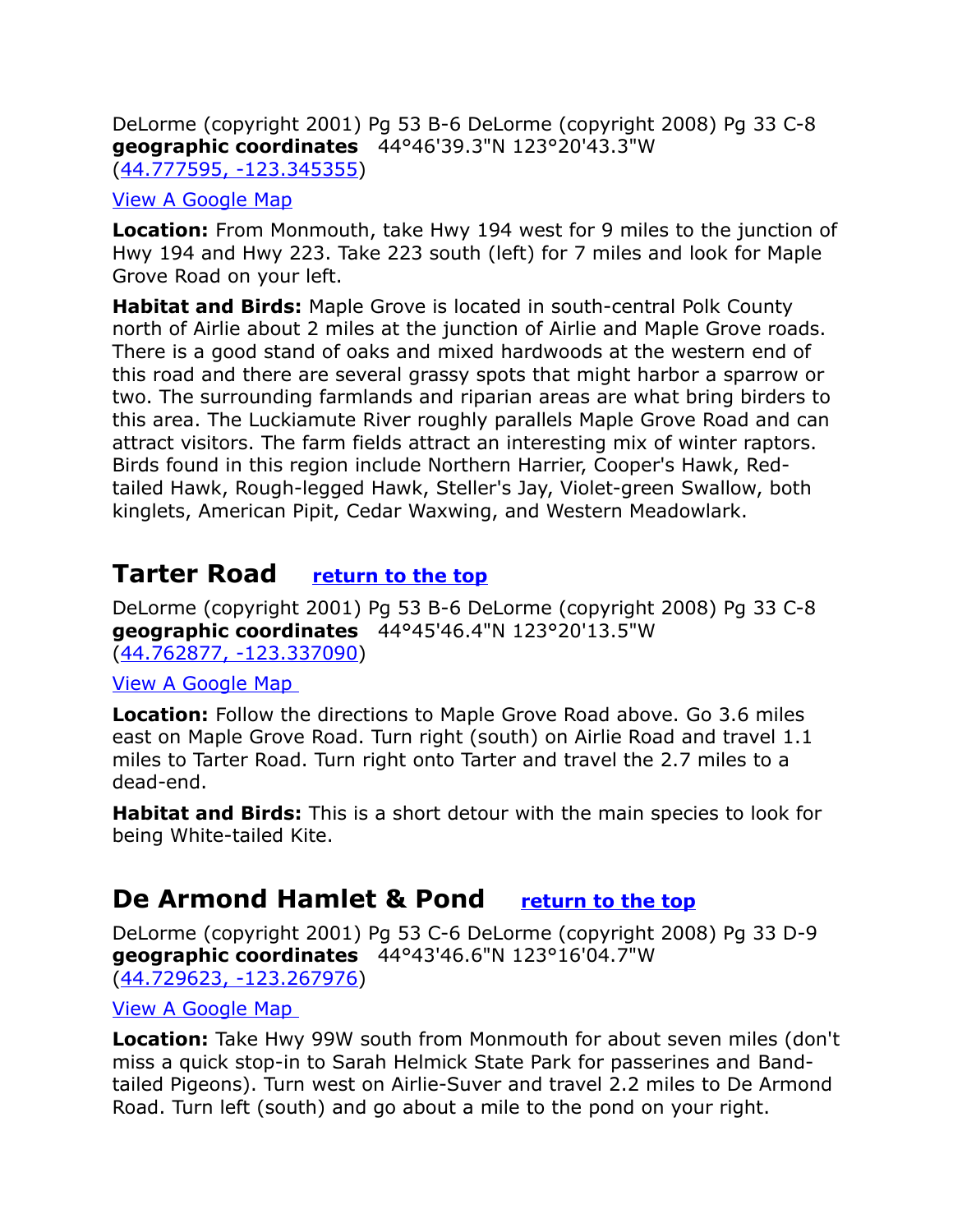**Habitat and Birds:** This area is northwest of Albany and west of Hwy 99W. From Monmouth, take Hwy 99W south for seven miles to Airlie-Suver Road. Turn west on Airlie-Suver and go 2.2 miles to De Armond Road. Turn left on De Armond and travel .8 miles to a large pond on the right. Scope this pond for waterfowl. Continue on and either take Robinson Road back to Hwy 99W or, if you want some adventure, take Rifle Range Road south for several miles through a nice wooded area (Warning to county listers: Rifle Range Road is in Benton County). Birds seen in the De Armond area include Trumpeter Swan, Cackling Goose, Northern Shoveler, Pintail, Bufflehead, Great Egret, Rough-legged Hawk, American Kestrel, Western Bluebird, Yellow-rumped Warbler, and Spotted Towhee.

## <span id="page-10-1"></span>**Wendell Kreder Reservoir and Oak Hill Dairy [return to the top](#page-0-0)**

DeLorme (copyright 2001) Pg 53 B-7 DeLorme (copyright 2008) Pg 33 C-10 **geographic coordinates** 44°46'30.7"N 123°10'44.4"W [\(44.775191, -123.179012\)](https://www.google.com/maps/place/44%C2%B046)

#### [View A Google Map](http://maps.google.com/maps/ms?hl=en&ie=UTF8&msa=0&msid=108036481085398338899.000475a20fb10cc645a1c&ll=44.790607,-123.261795&spn=0.387893,1.056747&z=11)

**Location:** This spot is just west of Buena Vista in southern Polk County. From Monmouth, travel south on 99W for 4.5 miles. Turn east on Old Fort Road and then south on Parker Road. Parker turns east and dead-ends at Corvallis Road. Take a right (south) on Corvallis. It will quickly turn east and Oak Hill Road is a 0.25 miles down from that turn. The dairy and Wendell Kreder is only a quarter mile down Oak Hill Road.

**Habitat and Birds:** There are several ponds around a large dairy and the biggest is Wendell Kreder Reservoir. A scope is helpful here and be sure to **bird only from the road. Private land borders both sides of this road.** Water birds are the main attraction here. 18 species of ducks and geese have been recorded from these ponds and the surrounding dairy land. Rarities here include Least Bittern, Tufted Duck, Red Phalarope, Swamp Sparrow, Tree Sparrow and a possible Sedge Wren. Other interesting species include Redhead, Ring-necked Duck, White Pelican, Horned Grebe, Northern Harrier, Merlin, Peregrine Falcon, Greater Yellowlegs, Dunlin, Longbilled Dowitcher, Wilson's Snipe, California Gull, Acorn Woodpecker, Black Phoebe, Steller's Jay, several species of swallow, Bushtit, Marsh Wren, Cedar Waxwing, Wilson's Warbler, Common Yellowthroat, Chipping Sparrow, Savannah Sparrow, Lincoln Sparrow, White-throated Sparrow, and American Goldfinch.

## <span id="page-10-0"></span>**Airlie-Suver Road [return to the top](#page-0-0)**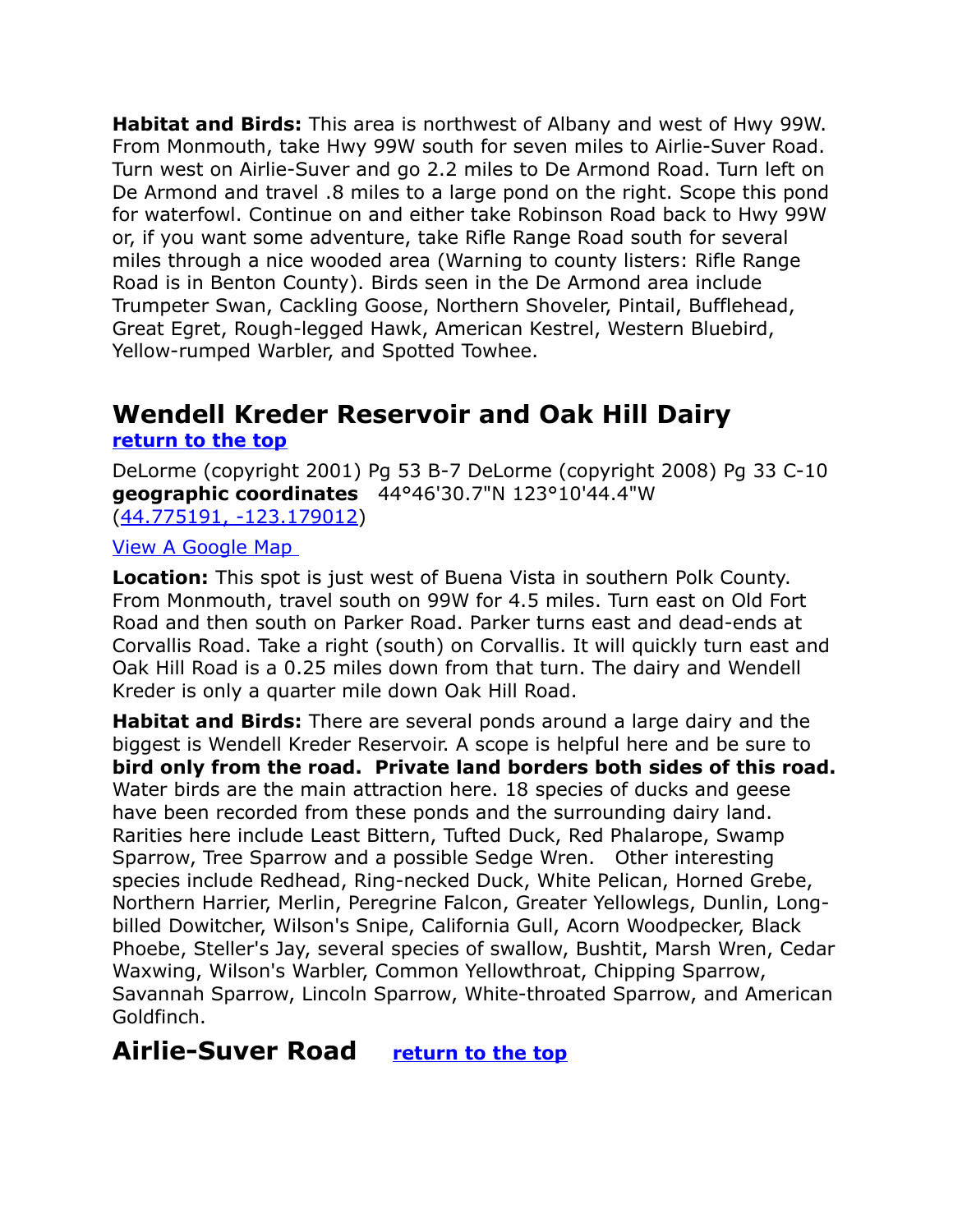DeLorme (copyright 2001) Pg 53 C-6 DeLorme (copyright 2008) Pg 33 C-9 **geographic coordinates** 44°44'38.8"N 123°13'23.1"W [\(44.744098, -123.223088\)](https://www.google.com/maps/place/44%C2%B044)

#### [View A Google Map](http://maps.google.com/maps/ms?hl=en&ie=UTF8&msa=0&msid=108036481085398338899.000475a20fb10cc645a1c&ll=44.790607,-123.261795&spn=0.387893,1.056747&z=11)

**Location:** The Airlie-Suver Road is southwest and across the Willamette from Salem. Take Hwy 99W south from Monmouth for about 7 miles (you will go past Sarah Helmick State Park which is the oldest state park in Oregon. Helmick Park is prone to flooding during high water events. It also seems to attract dubious persons from time to time and a prominent local female birder does not recommend women visiting the site by themselves. That being said, it's a good site for woodpeckers and other conifer-loving birds. There is a decent riparian stretch along the river and you can scope out neighboring fields from the entry parking area for swan flocks and other birds during the winter.). Turn west on Airlie-Suver and bird the open farmland here.

**Habitat and Birds:** Rodents take advantage of the farmer's spillage and raptors take advantage of the rodents. Watch for Rough-legged Hawk, Northern Harrier, and Prairie Falcon among other raptors. Sparrows can be in the hedge rows so expect Spotted Towhee, White-throated Sparrow, Fox, and White-crowns in winter. Horned Larks sometimes feed in the road and blackbird flocks may have a Brown-headed Cowbird in the bunch. You never know what might show up. A Whooper Swan was found here in 1997.

## <span id="page-11-0"></span>**Luckiamute State Natural Area [return to the top](#page-0-0)**

DeLorme (copyright 2001) Pg 53 B-7 DeLorme (copyright 2008) Pg 33 D-10 **geographic coordinates** 44°43'45.9"N 123°09'44.3"W **Entrance** [\(44.729411, -123.162316\)](https://www.google.com/maps/place/44%C2%B043)

**Parking Area** [\(44.732067, -123.152494\)](https://www.google.com/maps/place/44%C2%B043)

[View A Google Map](http://maps.google.com/maps/ms?hl=en&ie=UTF8&msa=0&msid=108036481085398338899.000475a20fb10cc645a1c&ll=44.790607,-123.261795&spn=0.387893,1.056747&z=11) 

[eBird Hotspot Checklist for Luckiamute Landing](http://ebird.org/ebird/hotspot/L809240)

**Location:** Travel seven miles south of Monmouth on Hwy 99W to Suver Road. Turn left (east) on Suver and travel 2.2 miles to Corvallis Road. Turn right (south) and go 4.4 miles to NW Springhill Drive. Turn left (east) on Springhill and drive .8 miles to Buena Vista Road. Turn left (north) and travel 1.25 miles to a dirt road on the right that is just before the bridge over the Luckiamute River. Take this road to the parking area for the natural area. To access this area from the south, take I-5 exit 234 to Hwy 99E. Go west two miles and take the Hwy 20 north exit. Travel north until Hwy 20 crosses the Willamette River. Just after crossing the river take a right on Springhill Drive. Drive 6.8 miles to Buena Vista Road and follow the instructions above.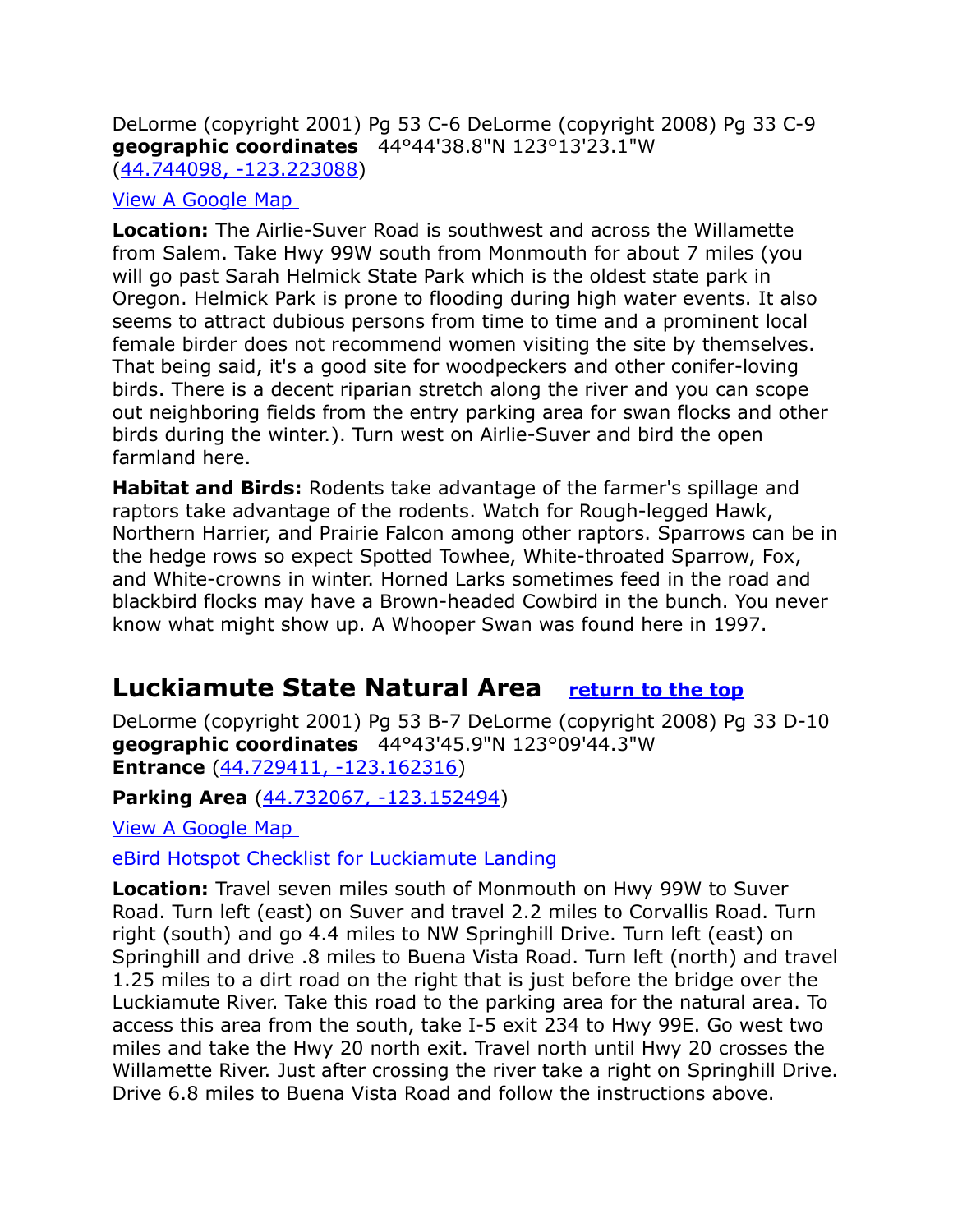**Habitat and Birds:** There are lots of possibilities at this riverside natural area. Located at the confluence of two major rivers (Willamette and Santiam), this small piece of native woodland harkens back to a time when the entire river bottom was covered with thick riparian vegetation. The birds flock to areas like this and even the surrounding farmlands reflect this attraction. Species seen in this area include Greater White-fronted Geese, Cackling Geese, Blue-winged Teal, Hooded Merganser, Ruffed Grouse, Wild Turkey, Great Egret, Osprey, Rough-legged Hawk, Merlin, Peregrine Falcon, Killdeer, Greater Yellowlegs, Barn Owl, Western Screech-Owl, Saw-whet Owl, Common Nighthawk, Vaux's Swift, Red-breasted and Red-naped Sapsucker, Pileated Woodpecker, Willow Flycatcher, Dusky Flycatcher, Hammond's Flycatcher, Pacific-slope Flycatcher, Black Phoebe, Cassin's Vireo, Hutton's Vireo, Warbling Vireo, Red-eyed Vireo, Sedge Wren, Marsh Wren, Townsend's Solitaire, and Wrentit. Tennessee Warbler was seen here once.

# <span id="page-12-2"></span>**FALLS CITY AREA**

## <span id="page-12-1"></span>**Riley Peak [return to the top](#page-0-0)**

DeLorme (copyright 2001) Pg 52 B-4 DeLorme (copyright 2008) Pg 33 B-6 **geographic coordinates** 44°53'16.9"N 123°36'27.6"W [\(44.888029, -123.607656\)](https://www.google.com/maps/place/44%C2%B053)

#### [View A Google Map](http://maps.google.com/maps/ms?hl=en&ie=UTF8&msa=0&msid=108036481085398338899.000475a22e400e3d1601b&ll=44.839317,-123.522034&spn=0.418238,1.054001&z=11)

**Location:** From downtown Falls City, go west out of town on Black Rock Road. Stay on Black Rock Road for 6.5 miles to Riley Peak.

**Habitat and Birds:** This area consists mostly of second growth tree farms and clear-cuts. There are some open mountain meadows and bare-top ridges in the area. Mountain Quail and Red Crossbill are possible. Chestnutbacked Chickadee, Swainson's Thrush, and Winter Wren are pretty common.

## <span id="page-12-0"></span>**Fanno Ridge [return to the top](#page-0-0)**

DeLorme (copyright 2001) Pg 52 B-4 DeLorme (copyright 2008) Pg 33 B-6 **geographic coordinates** 44°51'09.0"N 123°35'43.2"W [\(44.852496, -123.595330\)](https://www.google.com/maps/place/44%C2%B051)

[View A Google Map](http://maps.google.com/maps/ms?hl=en&ie=UTF8&msa=0&msid=108036481085398338899.000475a22e400e3d1601b&ll=44.839317,-123.522034&spn=0.418238,1.054001&z=11)

**Location:** From Falls City (see above) take Main Street to the west edge of town. The road will fork. Take the left fork. This will be Bridge Street. Take Bridge for a short distance and it will come to a "T". Turn right on Chamberlain Road. This will shortly become Valsetz Road. Take the Valsetz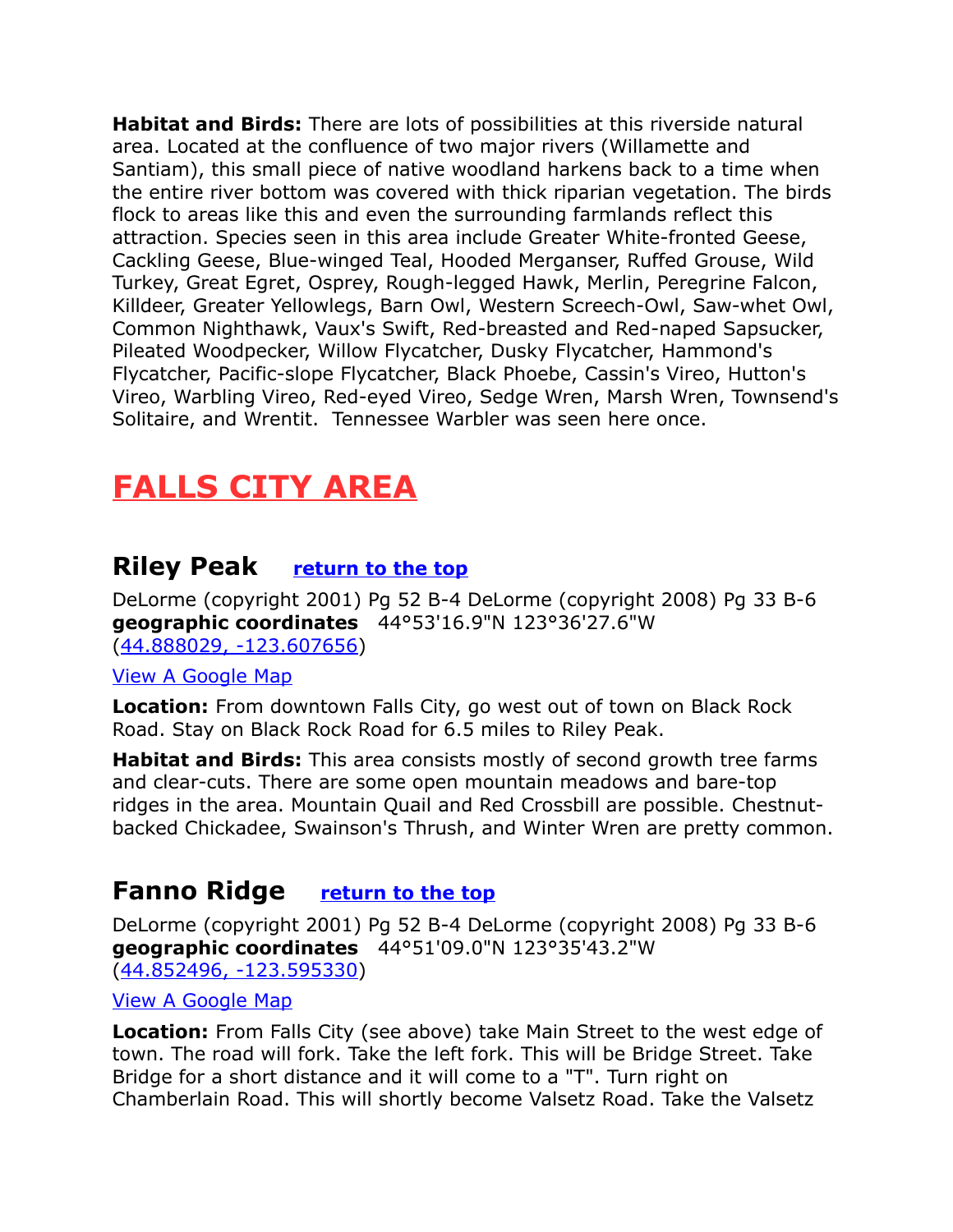Road for about 12 miles to the ridge. Some maps call this road the Fanno Peak Road.

**Habitat and Birds:** This is vintage Coast Range. You can productively bird this whole road. Expect to see Coast Range species here: Saw-whet Owl, Northern Pygmy-Owl, Evening Grosbeak, Sooty Grouse, Mountain Quail, Chestnut-backed Chickadee, Band-tailed Pigeon, Townsend's Warbler, Hermit Warbler, and lots more.

## <span id="page-13-1"></span>**Gerlinger County Park [return to the top](#page-0-0)**

DeLorme (copyright 2001) Pg 53 B-5 DeLorme (copyright 2008) Pg 33 B-7 **geographic coordinates** 44°51'59.0"N 123°28'02.0"W [\(44.866438, -123.467273\)](https://www.google.com/maps/place/44%C2%B051)

#### [View A Google Map](http://maps.google.com/maps/ms?hl=en&ie=UTF8&msa=0&msid=108036481085398338899.000475a22e400e3d1601b&ll=44.839317,-123.522034&spn=0.418238,1.054001&z=11)

**Location:** A very nice birding location only a mile and a half west of Falls City on Black Rock Road. The road into the park is now blocked but you can park next to the entry road and walk in.

**Habitat and Birds:** Riparian habitat, clear cut, and some large trees. Good for nuthatches and chickadees. Forest finches should be present. On the way up, check the Little Luckiamute River for American Dipper and listen for Pileated Woodpecker in the park.

## <span id="page-13-0"></span>**Falls City [return to the top](#page-0-0)**

DeLorme (copyright 2001) Pg 53 B-5 DeLorme (copyright 2008) Pg 33 B-7 **geographic coordinates** 44°51'46.0"N 123°26'10.3"W [\(44.862790, -123.436192\)](https://www.google.com/maps/place/44%C2%B051)

[View A Google Map](http://maps.google.com/maps/ms?hl=en&ie=UTF8&msa=0&msid=108036481085398338899.000475a22e400e3d1601b&ll=44.839317,-123.522034&spn=0.418238,1.054001&z=11)

**Location:** Falls City is located in eastern Polk County about 20 miles east of Salem and on the edge of the Coast Range. To reach Falls City from Dallas, travel south on Hwy 223 for about 5 miles to Falls City Road (look for the sign to Falls City). Turn right and go about 4-5 miles farther to Falls City.

**Habitat and Birds:** This little town, like many small Willamette bergs, will have scattered bird feeders as you cruise through the small neighborhoods. There is a wooded area along Pine Street which is two blocks north of Main. The main attraction of Falls City is that it acts as a gateway to the Coast Range. At the west end of town, the road forks. The right fork becomes Mitchell Street and then, quickly, Black Rock Road. You can take Black Rock up into the forest and bird as long as you like. Should you choose to take the left fork back in Falls City, this road becomes Bridge Street and then Chamberlain. Soon it becomes the Valsetz Road and eventually to Fanno